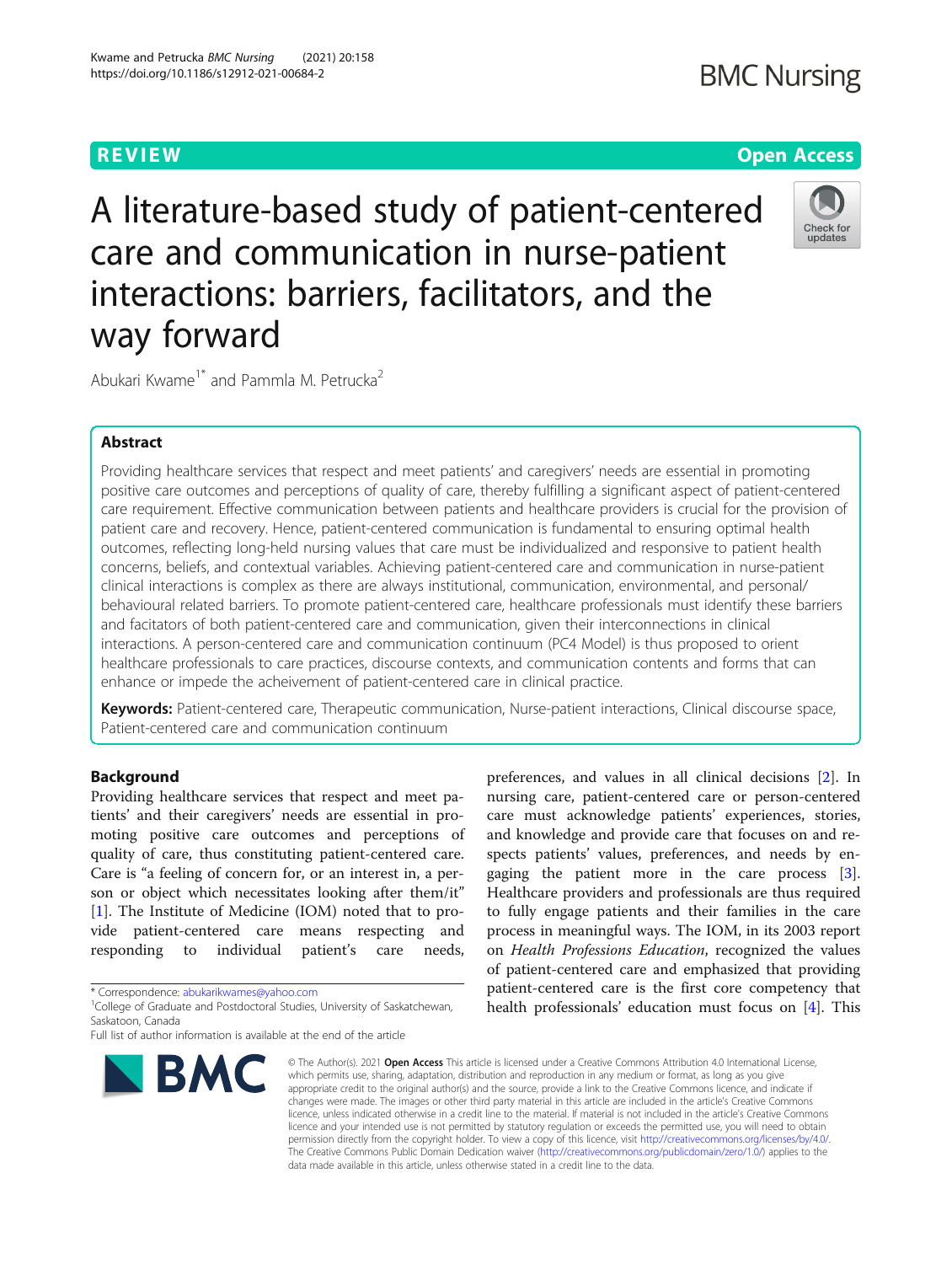emphasis underscored the value of delivering healthcare services according to patients' needs and preferences.

Research has shown that effective communication between patients and healthcare providers is essential for the provision of patient care and recovery [\[5](#page-8-0)–[8](#page-8-0)]. Madula et al. [\[6](#page-8-0)], in a study on maternal care in Malawi, noted that patients reported being happy when the nurses and midwives communicated well and treated them with warmth, empathy, and respect. However, other patients said poor communication by nurses and midwives, including verbal abuse, disrespect, or denial from asking questions, affected their perceptions of the services offered [[6\]](#page-8-0). Similarly, Joolaee et al. [\[9](#page-8-0)] explored patients' experiences of caring relationships in an Iranian hospital where they found that good communication between nurses and patients was regarded as "more significant than physical care" among patients.

According to Boykins [[10\]](#page-8-0), effective communication is a two-way dialogue between patients and care providers. In that dialogue, both parties speak and are listened to without interrupting; they ask questions for clarity, express their opinions, exchange information, and grasp entirely and understand what the others mean. Also, Henly [[11](#page-8-0)] argued that effective communication is imperative in clinical interactions. He observed that health and illness affect the quality of life, thereby making health communication critical and that the "intimate and sometimes overwhelming nature of health concerns can make communicating with nurses and other healthcare providers very challenging" [\[11](#page-8-0)]. Furthermore, Henly [[11](#page-8-0)] added that patient-centered communication is fundamental to ensuring optimal health outcomes, reflecting long-held nursing values that care must be individualized and responsive to patient health concerns. Given the prevalence of face-to-face and devicemediated communications and interactions in healthcare settings, we must explore and clarify who, what, where, when, why, and how interactions with individuals, families, and communities are receiving care and health services [\[11](#page-8-0)].

The value of effective communication in nurse-patient clinical interactions cannot be overemphasized, as "research has shown that communication processes are essential to more accurate patient reporting and disclosure" [\[12\]](#page-8-0). Respectful communication between nurses and patients can reduce uncertainty, enhance greater patient engagement in decision making, improve patient adherence to medication and treatment plans, increase social support, safety, and patient satisfaction in care [\[12](#page-8-0), [13\]](#page-8-0). Thus, effective nurse-patient clinical communication is essential to enhancing patient-centered care and positive care outcomes.

Patient-centered communication, also known as person-centered communication or client-centered

communication, is defined as a process that invites and encourages patients and their families to actively participate and negotiate in decision-making about their care needs, as cited in [\[7](#page-8-0)]. Patient-centered communication is crucial in promoting patient-centered care and requires that patients and their caregivers engage in the care process. As McLean [[14\]](#page-8-0) observed, patient-centered care can be enhanced through patient-centered communication by valuing patients' dignity and rights. Through open communication and collaboration, where information and care plans are shared among care providers, patients, and their families, care provision becomes patient-centered [[14\]](#page-8-0).

Given the interconnected nature of patient-centered care and communication, we must identify the barriers and enablers of patient-centered care and communication and proposed efficient ways to enhance that because patient-centered communication is essential in achieving patient-centered care. Our aim in this paper is to identify the barriers and facilitators of patient-centered care and communication and propose and present a patientcentered care and communication continuum (PC4) Model to explain how patient-centered care can be enhanced in nurse-patient clinical interactions. As Grant and Booth argued, critical reviews are often used to present, analyse, and synthesized research evidence from diverse sources, the outcome of which is a hypothesis or a model as an interpretation of existing data to enhance evidence-based practice [\[15\]](#page-8-0). Thus, this critical literature review study explores the questions: what are the barriers and facilitators of patient-centered care and how can patient-centered care be enhanced through effective clinical communication?

An earlier version of this study was submitted as part of author AK's doctoral comprehensive exams in February 2021. An interdisciplinary doctoral committee recommended many of the included literature and the questions explored in this study based on the current discourse of patient-centered care advocated for in many healthcare facilities and in recognition of the universal healthcare access objective of the health sustainable development goal. Additional searches for literature were conducted between September and November 2020 using keywords such as barriers and facilitators of nurse-patient interaction, patient-centered care, patientcentered communication, and nurse-patient communication. Databases searched included CINAHL, PubMed, Medline, and Google Scholar. Included studies in this critical review were empirical research on nurse-patient interactions in different care settings published in English and open access. All relevant articles were read, and their main findings relevant to our review questions were identified and organized into themes and subthemes discussed in this paper. Other published studies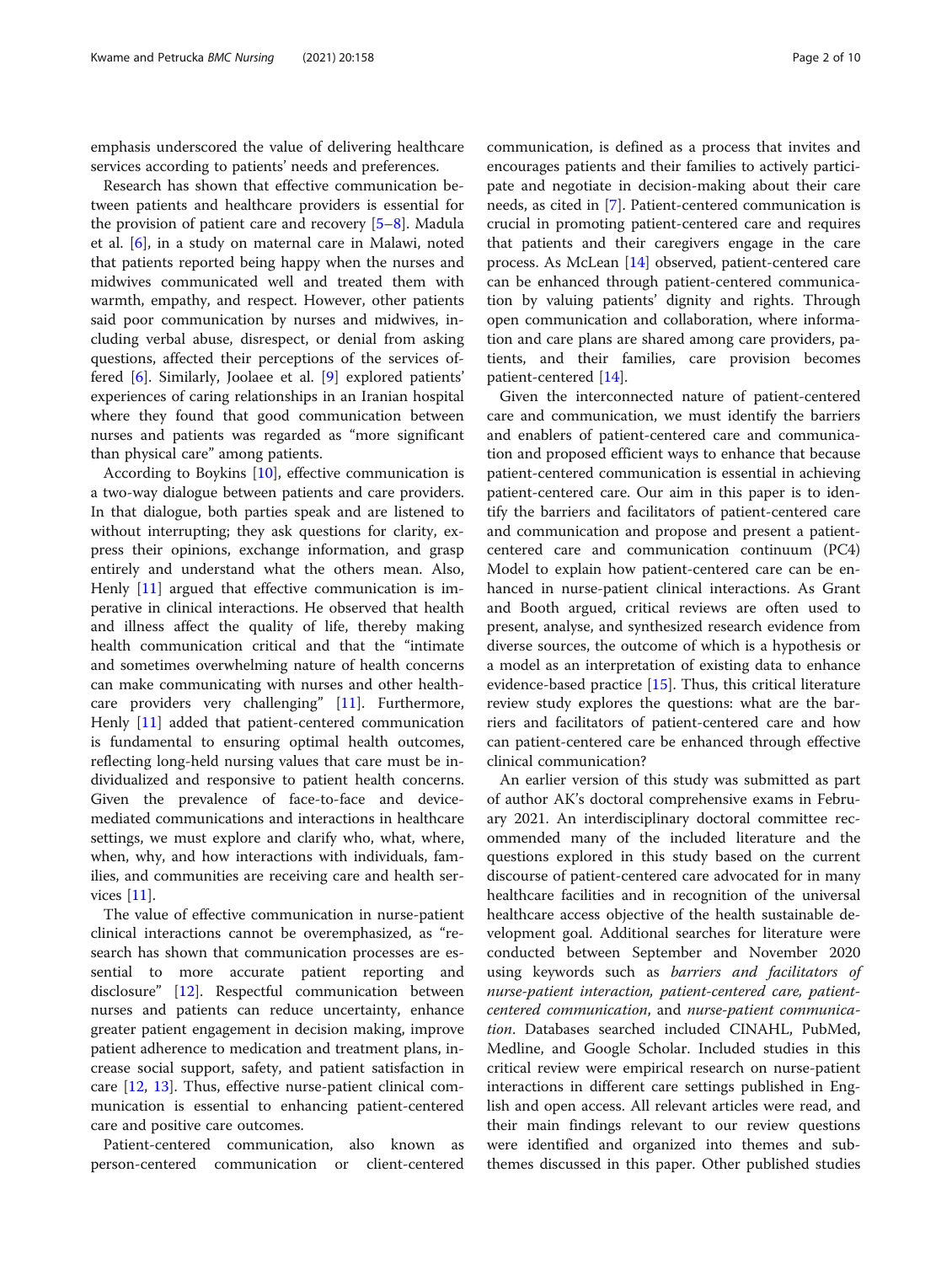were read, and together with those that addressed the review question, a model was developed regarding how to enhance patient-centered care through effective communication.

# Main Text

# Barriers to Patient-Centered Care and Communication

Nurses constitute a significant workforce of care providers whose practices can severely impact care outcomes (both positive and negative). Nurses spend much time with patients and their caregivers. As a result, positive nurse-patient and caregiver relationships are therapeutic and constitute a core component of care [[9](#page-8-0), [13](#page-8-0)]. In many instances, nurses serve as translators or patients' advocates, in addition to performing their primary care duties. Although good nurse-patient relationships positively impact nurse-patient communication and interaction, studies have shown that several factors impede these relationships with significant consequences on care outcomes and quality [\[6](#page-8-0), [16,](#page-8-0) [17\]](#page-8-0). Thus, these barriers limit nurses' and other care providers' efforts to provide healthcare that meets patients' and caregivers' needs. We categorize the barriers to patient-centered care and communication into four kinds: institutional and healthcare system-related, communication-related, environment-related, and personal and behaviourrelated barriers. Although these barriers are discussed in separate subheadings, they are interlinked in complex ways during clinical practice.

# Institutional and Healthcare System Related Barriers

Many barriers to providing patient-centered care and communication during nurse-patient interactions emanate from healthcare institutional practices or the healthcare system itself. Some of these factors are implicated in healthcare policy or through management styles and strategies.

Shortage of nursing staff, high workload, burnout, and limited-time constituted one complex institutional and healthcare system-level barrier to effective care delivery [[18,](#page-8-0) [19](#page-8-0)]. For instance, Loghmani et al. [[20\]](#page-9-0) found that staffing shortages prevented nurses from having adequate time with patients and their caregivers in an Iranian intensive care unit. Limitations in nursing staff, coupled with a high workload, led to fewer interactions between nurses, patients, and caregivers. Similarly, Anoosheh et al. [\[16](#page-8-0)] found that heavy nursing workload was ranked highest as a limiting factor to therapeutic communication in nurse-patient interactions in Iran.

In a study on communication barriers in two hospitals affiliated with Alborz University of Medical Sciences, Norouzinia et al. [[21\]](#page-9-0) found that shortage of nurses, work overload, and insufficient time to interact with patients were significant barriers to effective nurse-patient interactions. Similar factors are identified as barriers to nurse-patient communication and interactions in other studies [\[13,](#page-8-0) [16,](#page-8-0) [18\]](#page-8-0). For instance, Amoah et al. [[16\]](#page-8-0) reported that nursing staff shortage and high workload were barriers to patient-centered care and therapeutic communication among Ghanaian nurses and patients. Amoah and colleagues reported a patient's statement that:

 $[B]$ ecause there are few nurses at the ward, sometimes you would want a nurse to attend to you, but he or she might be working on another patient, so in such case, the nurse cannot divide him or herself into two to attend to you both  $[16]$ .

Nurses and patients and their caregivers have noted that limited time affects nurse-patient interactions, communication, and care quality. Besides, Yoo et al. [[22](#page-9-0)] reported that limited visiting hours affected communications between caregivers and nurses in a tertiary hospital in Seoul, Korea. Since the caregivers had limited time to spend with patients, they had little knowledge about the intensive care unit and distrusted the nurses.

Although nursing staff shortage is a significant barrier to patient-centered care and communication that healthcare institutions and managers must know, some healthcare scholars have critique nurses' complaints of time limitation. For instance, McCabe [\[7](#page-8-0)] argued that the quality of nurse-patient interactions is what matters and not the quantity of time spent with patients and their caregivers. McCabe maintained that "spending long periods with patients does not always result in positive nurse-patient relationships" [\[7](#page-8-0)]. He argued that implementing patient-centered care does not require additional time; hence, nurses' perceptions of being too busy cannot excuse poor therapeutic communication during clinical interactions. Instead, nurses are encouraged to develop self-awareness, self-reflection, and a commitment to ensuring that patients receive the needed care.

Another institution-related barrier to patient-centered care and communication is the healthcare system's emphasis on task-centered care. Care providers are more focused on completing care procedures than satisfying patients' and caregivers' needs and preferences. This barrier to patient-centered care and communication is acknowledged in several studies [[7,](#page-8-0) [14](#page-8-0), [20](#page-9-0), [22](#page-9-0), [23](#page-9-0)]. For example, McLean [\[14](#page-8-0)] studied dementia care in nursing homes in the United States. She found that patientcentered care and communication in one nursing home (Snow I) were severely affected when nurses, physicians, and care managers focused on completing tasks or observing care and institutional routines to the detriment of satisfying patients' care needs. However, in the other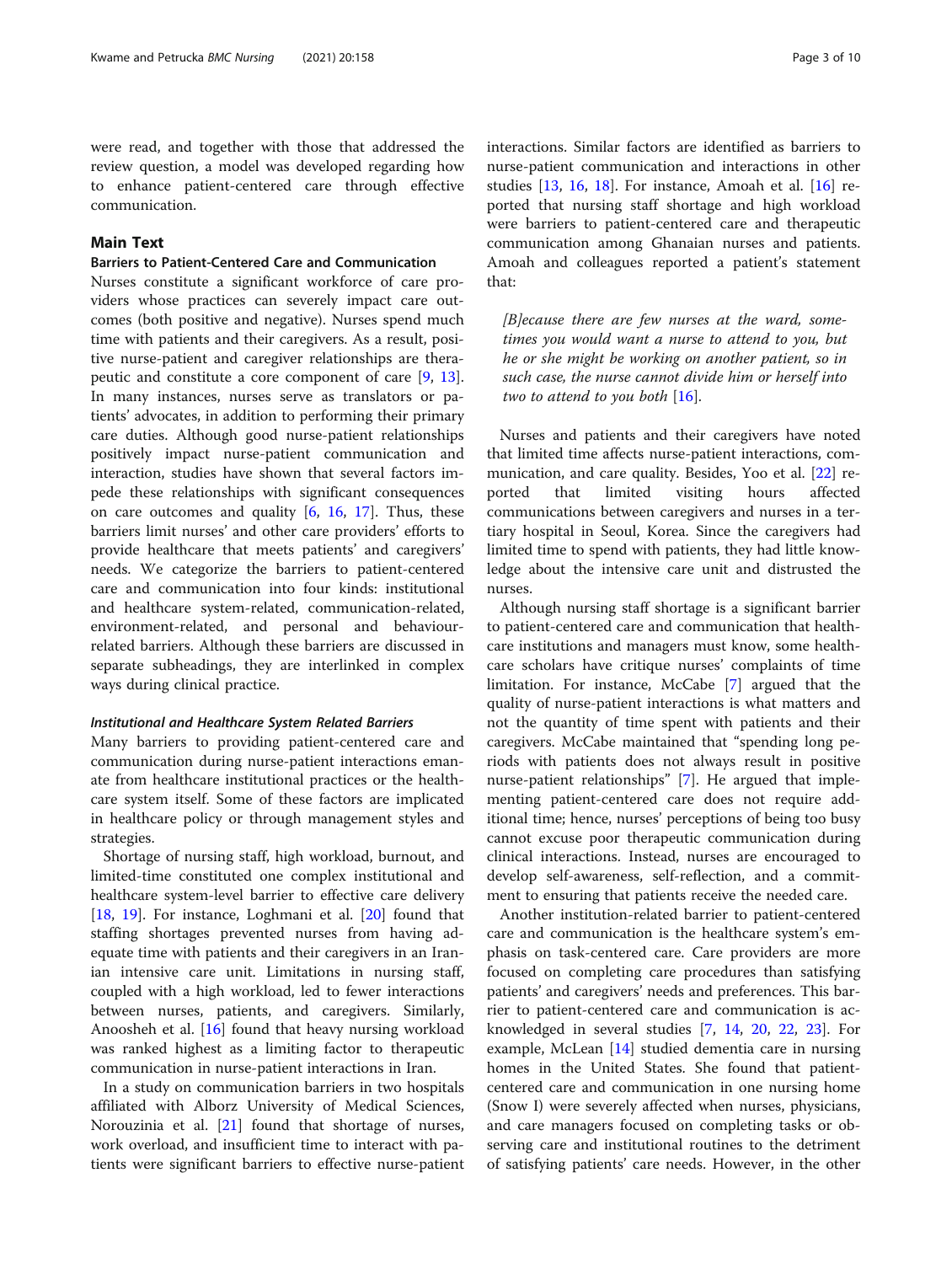care home (Snow II), patient-centered care was enhanced as nurses, physicians, and the care home managers focused on addressing patients' needs and values rather than completing care routines and tasks.

Similarly, Yoo and colleagues [[22\]](#page-9-0) observed that nurse-patient communication was affected when the ICU nurses placed urgency on completing tasks linked directly to patients' health (e.g., stabilizing vital signs) than communicating to addressed patients' specific needs. This evidence shows that when nurses are more task-focused, patients and caregivers are treated as bodies and objects, on which medical and care practices must be performed to restore health. Research has shown that when nurses focus on task-oriented care, it becomes hard to provide holistic care to patients or teach and communicate with patients even when nurses are less busy [\[20](#page-9-0)].

Nursing managers and their management styles can affect patient-centered care and communication. Studies have revealed that the management styles that nursing managers implement can either facilitate or impede patient-centered care [\[14,](#page-8-0) [22\]](#page-9-0). When nurse managers orient their nursing staff towards task-centered care practices, it affects nurse-patient interaction and communication. Moreover, when nurse managers fail to address their staff's mental health needs and personal challenges, it influences how nurses attend to patients' care needs. For example, nurses have indicated that nursepatient communication is affected when nurse managers are unsupportive or unresponsive to their needs [[20](#page-9-0)].

In a study exploring nursing and midwifery managers' perspectives on obstacles to compassion giving and therapeutic care across 17 countries, Papadopoulos et al. [\[24](#page-9-0)] discovered that nurses and midwifery managers' characteristics and experiences could facilitate or impede compassion and therapeutic interactions in nursing care. Negative personal attitudes, including selfishness, arrogance, self-centeredness, rudeness, lack of leadership skills, the desire for power, and feelings of superiority among nurses and midwifery managers, were obstacles to compassion building. The study further showed that managers who emphasize rules, tasks, and results do not prioritize relationship-building and see their staff as workers rather than team members [[24\]](#page-9-0). Therefore, nurse managers and care administrators must monitor nurse-patient interaction and communication to address nurses' concerns and support them, especially in resource-constrained and high patient turnover contexts [[25,](#page-9-0) [26\]](#page-9-0).

# Communication-Related Barriers

Effective communication is essential to providing patientcentered care. Studies have shown that poor communication between care providers and patients and their caregivers affects care outcomes and perceptions of care quality [\[7](#page-8-0), [16](#page-8-0), [27,](#page-9-0) [28\]](#page-9-0). A consistent communicationrelated barrier in nurse-patient interaction is miscommunication, which often leads to misunderstandings between nurses, patients, and their families [[20](#page-9-0)]. Other communication-related barriers include language differences between patients and healthcare providers [\[6](#page-8-0), [16](#page-8-0), [27](#page-9-0)], poor communication skills, and patients' inability to communicate due to their health state, especially in ICU, dementia, or end-of-life care contexts [\[13,](#page-8-0) [22](#page-9-0)]. For instance, in their maternity care study, Madula et al. [[6](#page-8-0)] noted that language barriers significantly affected effective communication between nurses/midwives and expectant mothers. A patient in their study indicated that although many nurses were polite and communicated well, some nurses had challenges communicating with patients in the Chitumbuka language, which affected those nurses' ability to interact effectively with patients [\[6\]](#page-8-0).

Furthermore, Norouzinia et al. [[21](#page-9-0)] asserted that effective communication could not be established when nurses and patients have a language difference. Moreover, the meanings of certain non-verbal communication acts (e.g., head nodding, eye gaze, touch) can invoke different interpretations across different cultures, which could impede the interactions between patients and nurses. Even in healthcare contexts where nurses and patients speak the same language, "differences in vocabulary, rate of speaking, age, background, familiarity with medical technology, education, physical capability, and experience can create a huge cultural and communication chasm" between nurses and patients [[12\]](#page-8-0). In ICU and other similar care settings, nurses find it difficult to effectively communicate with patients because the mechanical ventilators made it hard for patients to talk [\[22](#page-9-0)].

To overcome the communication-related barriers, healthcare institutions must make it a responsibility to engage translators and interpreters to facilitate nursepatient interactions where a language barrier exists. Moreover, nurses working in ICU and other similar settings should learn and employ alternative forms of communication to interact with patients.

# Environment-Related Barriers

The environment of the care setting can impact nursepatient communication and the resulting care. Thus, "good health care experiences start with a welcoming environment" [[29\]](#page-9-0). Mastors believed that even though good medicine and the hands working to provide care and healing to the sick and wounded are essential, we must not "forget the small things: a warm smile, an ice chip, a warm blanket, a cool washcloth. A pillow flipped to the other side and a boost in bed" [[29\]](#page-9-0). The environment-related barriers are obstacles within the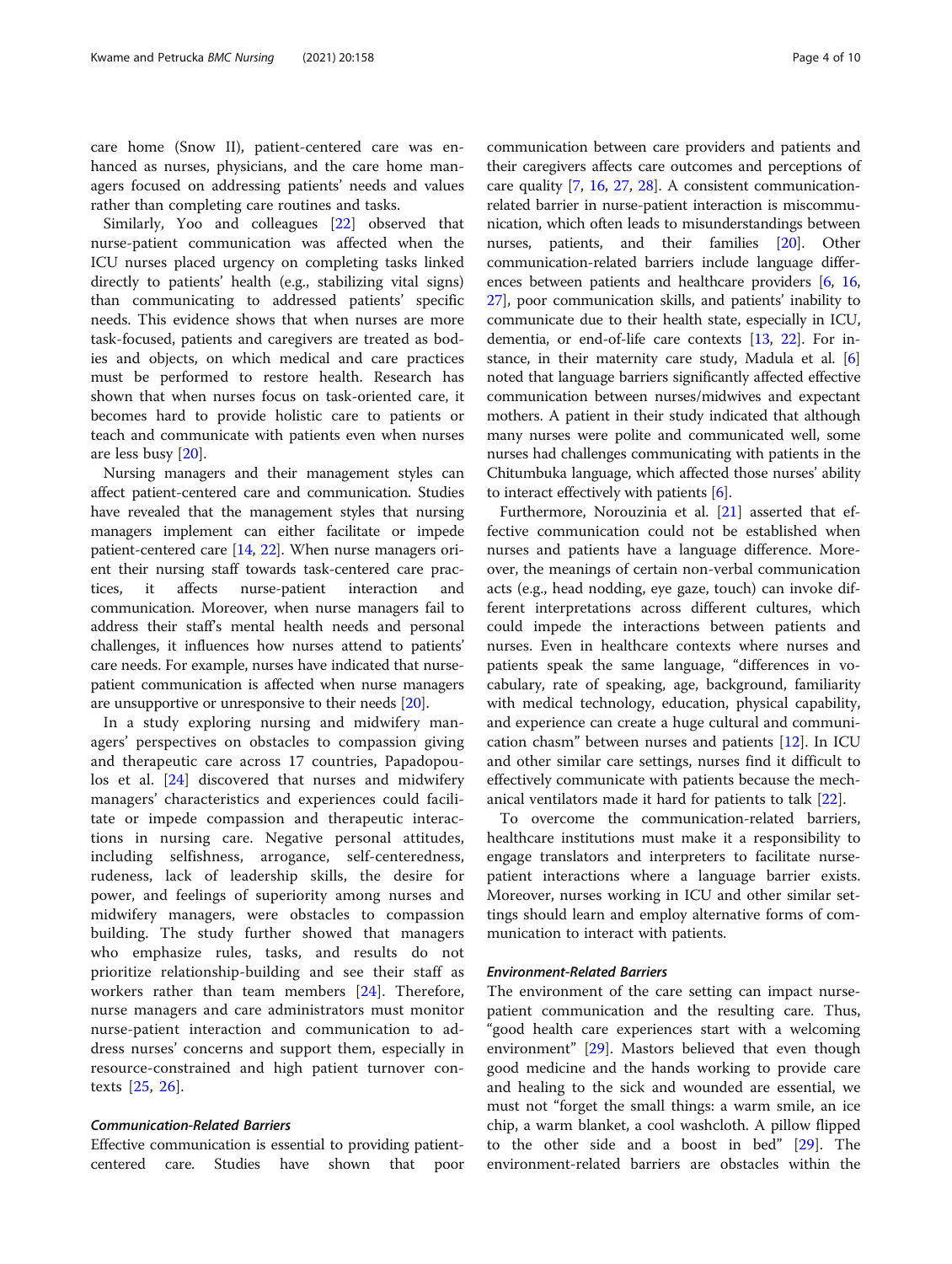care setting that inhibit nurse-patient interaction and communication and may include a noisy surrounding, unkept wards, and beds, difficulties in locating places, and navigating care services. Noisy surroundings, lack of privacy, improper ventilation, heating, cooling, and lighting in specific healthcare units can affect nurse-patient communication. These can prevent patients from genuinely expressing their healthcare needs to nurses, which can subsequently affect patient disclosure or make nursing diagnoses less accurate [\[13](#page-8-0), [18](#page-8-0), [21](#page-9-0)]. For instance, Amoah et al. [\[16](#page-8-0)] revealed that an unconducive care environment, including noisy surroundings and poor ward conditions, affected patients' psychological states, impeding nurse-patient relationships and communication. Moreover, when care services are not well-coordinated, new patients and their caregivers find it hard to navigate the care system (e.g., locating offices for medical tests and consultations), which can constrain patient-centered care and communication.

Reducing the environment-related barriers will require making the care setting tidy/clean, less noisy, and coordinating care services in ways that make it easy for patients and caregivers to access. Coordinating and integrating care services, making care services accessible, and promoting physical comfort are crucial in promoting patient-centered care, according to Picker's Eight Principles of Patient-Centered Care [[30\]](#page-9-0).

# Personal and Behaviour Related Barriers

The kind of nurse-patient relationships established between nurses and patients and their caregivers will affect how they communicate. Since nurses and patients may have different demographic characteristics, cultural and linguistic backgrounds, beliefs, and worldviews about health and illnesses, nurses', patients', and caregivers' attitudes can affect nurse-patient communication and care outcomes. For instance, differences in nurses' and patients' cultural backgrounds and belief systems have been identified as barriers to therapeutic communication and care [[12](#page-8-0), [13](#page-8-0), [21](#page-9-0)]. Research shows that patients' beliefs and cultural backgrounds affected their communication with nurses in Ghana [[16\]](#page-8-0). These scholars found that some patients refused a blood transfusion, and Muslim patients refused female nurses to attend to them because of their religious beliefs [[16\]](#page-8-0). Further, when nurses, patients, or their caregivers have misconceptions about one another due to past experiences, dissatisfaction about the care provided, or patients' relatives and caregivers unduly interfere in the care process, nursepatient communication and patient-centered care were affected [[16](#page-8-0), [21](#page-9-0)].

Similarly, nurse-patient communication was affected when patients or caregivers failed to observe nurses' recommendations or abuse nurses due to misunderstanding

[[20\]](#page-9-0), while patients' bad attitudes or disrespectful behaviours towards nurses can inhibit nurses' ability to provide person-centered care [[31](#page-9-0)]. The above-reviewed studies provided evidence on how patients' and caregivers' behaviours can affect nurses' ability to communicate and deliver patient-centered care.

On the other hand, nurses' behaviours can also profoundly affect communication and care outcomes in the nurse-patient dyad. When nurses disrespect, verbally abuse (e.g., shouting at or scolding), and discriminate against patients based on their social status, it affects nurse-patient communication, care outcomes, and patient disclosure [[6,](#page-8-0) [32](#page-9-0)]. For instance, Al-Kalaldeh et al. [[18\]](#page-8-0) believe that nurse-patient communication is challenged when nurses become reluctant to hear patients' feelings and expressions of anxiety. When nurses ignore patients' rights to share ideas and participate in their care planning, such denials may induce stress, discomfort, lack of trust in nurses, thereby leading to less satisfaction of care [\[18](#page-8-0)].

Furthermore, when nurses fail to listen to patients' and caregivers' concerns, coerce patients to obey their rules and instructions [[16](#page-8-0), [17,](#page-8-0) [20](#page-9-0)], or fail to provide patients with the needed information, nurse-patient communication and patient-centered care practices suffer. To illustrate, in Ddumba-Nyanzia et al.'s study on communication between HIV care providers and patients, a patient remarked that: "I realized no matter how much I talked to the counselor, she was not listening. She was only hearing her point of view and nothing else, [and] I was very upset" [\[17\]](#page-8-0). This quote indicates how care provider attitudes can constrain care outcomes. Due to high workload, limited time, poor remunerations, and shortage of personnel, some nurses can develop feelings of despair, emotional detachment, and apathy towards their job, which can lead to low self-esteem or poor selfimage, with negative consequences on nurse-patient interactions [[13,](#page-8-0) [18\]](#page-8-0).

Given the significance of effective communication on care, overcoming the above personal and behaviour related barriers to patient-centered care and communication is crucial. Nurses, patients, and caregivers need to reflect on the consequences of their behaviours on the care process. Thus, overcoming these barriers begins with embracing the facilitators of patient-centered care and communication, which we turn to in the next section.

### Facilitators of patient-centered care and communication

Patient-centered care and communication can be facilitated in several ways, including building solid nursepatient relationships.

First, an essential facilitator of patient-centered care and communication is overcoming practical communication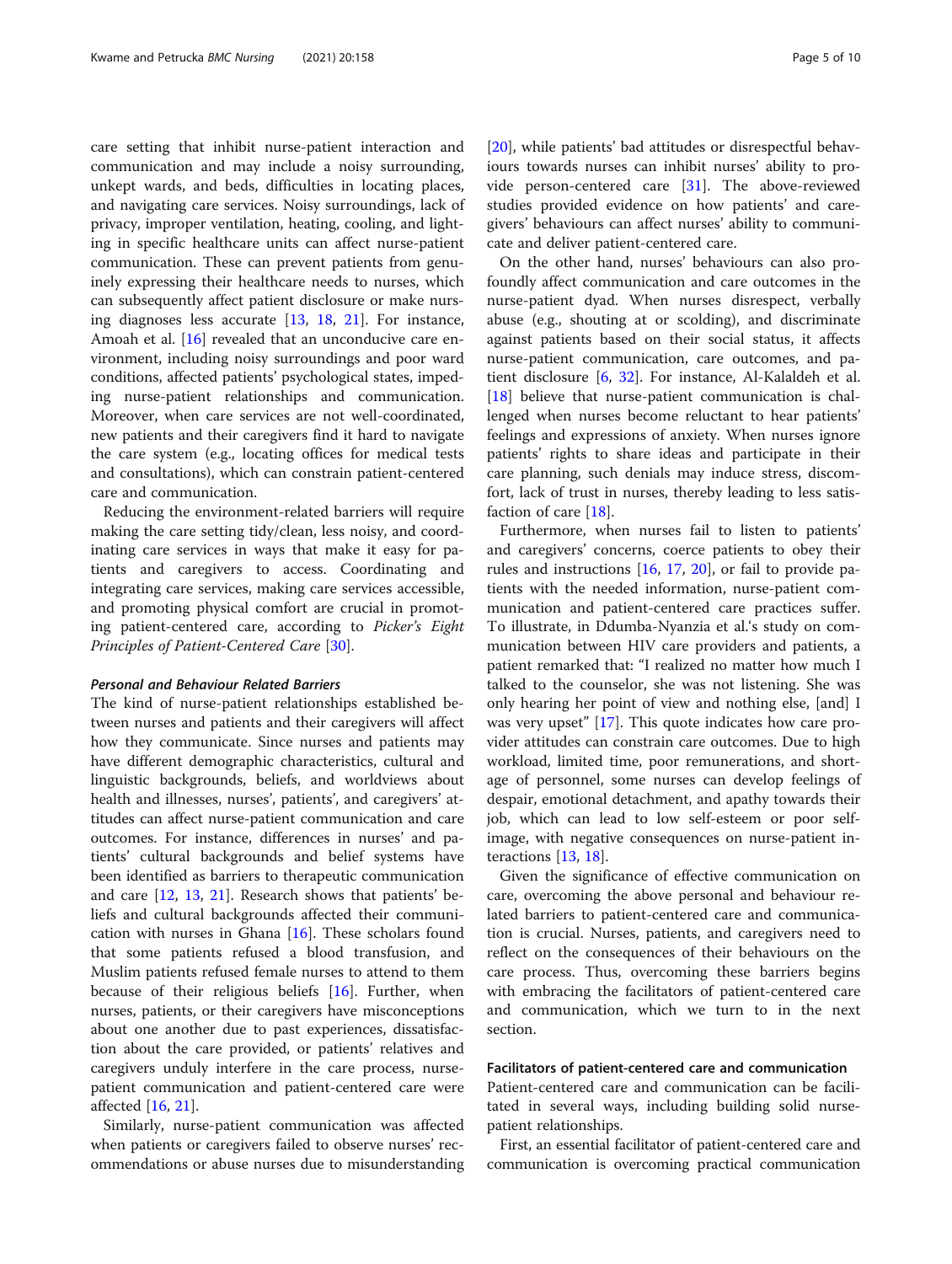barriers in the nurse-patient dyad. Given the importance of communication in healthcare delivery, nurses, patients, caregivers, nursing managers, and healthcare administrators need to ensure that effective therapeutic communication is realized in the care process and becomes part of the care itself. Studies have shown that active listening among care providers is essential to addressing many barriers to patient-centered care and communication [\[7](#page-8-0), [13](#page-8-0)]. Although handling medical tasks promptly in the care process is crucial, the power of active listening is critical, meaningful, and therapeutic [[22](#page-9-0)]. By listening to patients' concerns, nurses can identify patients' care needs and preferences and address their fears and frustrations.

Another facilitator of patient-centered care is by understanding patients and their unique needs [\[25\]](#page-9-0), showing empathy and attending attitudes [\[7](#page-8-0), [13](#page-8-0)], expressing warmth and respect [\[22\]](#page-9-0), and treating patients and caregivers with dignity and compassion as humans. For instance, McCabe [[7](#page-8-0)] noted that attending, which obligates nurses to demonstrate that they are accessible and ready to listen to patients, is a patient-centered care process; a fundamental requirement for nurses to show genuineness and empathy, despite the high workload. Showing empathy, active listening, respect, and treating patients with dignity are core to nursing and care, and recognized in the Code of Ethics for Nurses [\[33\]](#page-9-0), and further emphasized in the ongoing revision of the Code of Ethics for nurses [\[34\]](#page-9-0).

Besides, engaging patients and caregivers in the care process through sharing information, inviting their opinion, and collaborating with them constitutes another facilitator of patient-centered care and communication. When patients and caregivers are engaged in the care process, misunderstandings and misconceptions are minimized. When information is shared, patients and caregivers learn more about their health conditions and the care needed. As McLean [[14\]](#page-8-0) argued, ensuring open communication between care providers and patients and their families is essential to enhancing patient-centered care. Conflicts ensue when patients or their families are denied information or involvement in the care process. As a result, the Harvard Medical School [\[30\]](#page-9-0) identified patient engagement, information sharing, and nursepatient collaboration during care as essential patientcentered care principles.

Finally, health policy must be oriented towards healthcare practices and management to facilitate patientcentered care and communication. These policies, at a minimum, can involve changes in management styles within healthcare institutions, where nurse managers and healthcare administrators reflect on nursing and care practices to ensure that the Code of Ethics of Nurses and patients' rights are fully implemented. Resource constraints, staff shortages, and ethical dilemmas mainly affect care practices and decision-making. Nonetheless, if patients are placed at the center of care and treated with dignity and respect, most of the challenges and barriers of patient-centered care will diminish. Empowering practicing nurses, equipping them with interpersonal communication skills through regular in-service training, supporting them to overcome their emotional challenges, and setting boundaries during nurse-patient interactions will enhance patient-centered care practices.

In line with the above discussion, Camara et al. [[25](#page-9-0)] identify three core dimensions that nurses, patients, and caregivers must observe to enhance patient-centered care: treating the patient as a person and seeing the care provider as a person and a confidant. Regarding the first dimension, care providers must welcome patients, listen to them, share information with them, seek their consent, and show them respect when providing care. The second dimension requires that the healthcare provider be seen and respected as a person, and negative perceptions about care providers must be demystified. According to Camara et al. [[25\]](#page-9-0), care providers must not overemphasize their identities as experts but rather establish good relationships with patients to understand patients' personal needs and problems. Lastly, patients and caregivers must regard care providers as confidants who build and maintain patients' trust and encourage patients' participation in care conversations. With this dimension, patients and caregivers must know that nurses and other care providers have the patient at heart and work to meet their care needs and recovery process.

Camara et al.'s [[25\]](#page-9-0) three dimensions are essential and position patients, their caregivers, and nurses as partners who must engage in dialogic communication to promote patient-centered care. As a result, effective communication, education, and increased health literacy among patients and caregivers will be crucial in that direction.

# Enhancing Patient-Centered Care and Communication: A Proposed Model

Nursing care practices that promote patient-centered communication will directly enhance patient-centered care, as patients and their caregivers will actively engage in the care process. To enhance patient-centered communication, we propose person-centered care and communication continuum (PC4) as a guiding model to understand patient-centered communication, its pathways, and what communication and care practices healthcare professionals must implement to achieve person-centered care. In this PC4 Model, we emphasize the person instead of the patient because they are a person before becoming a patient. Moreover, the PC4 Model is supposed to apply to all persons associated with patient care; thus, respect for the dignity of their personhood is crucial.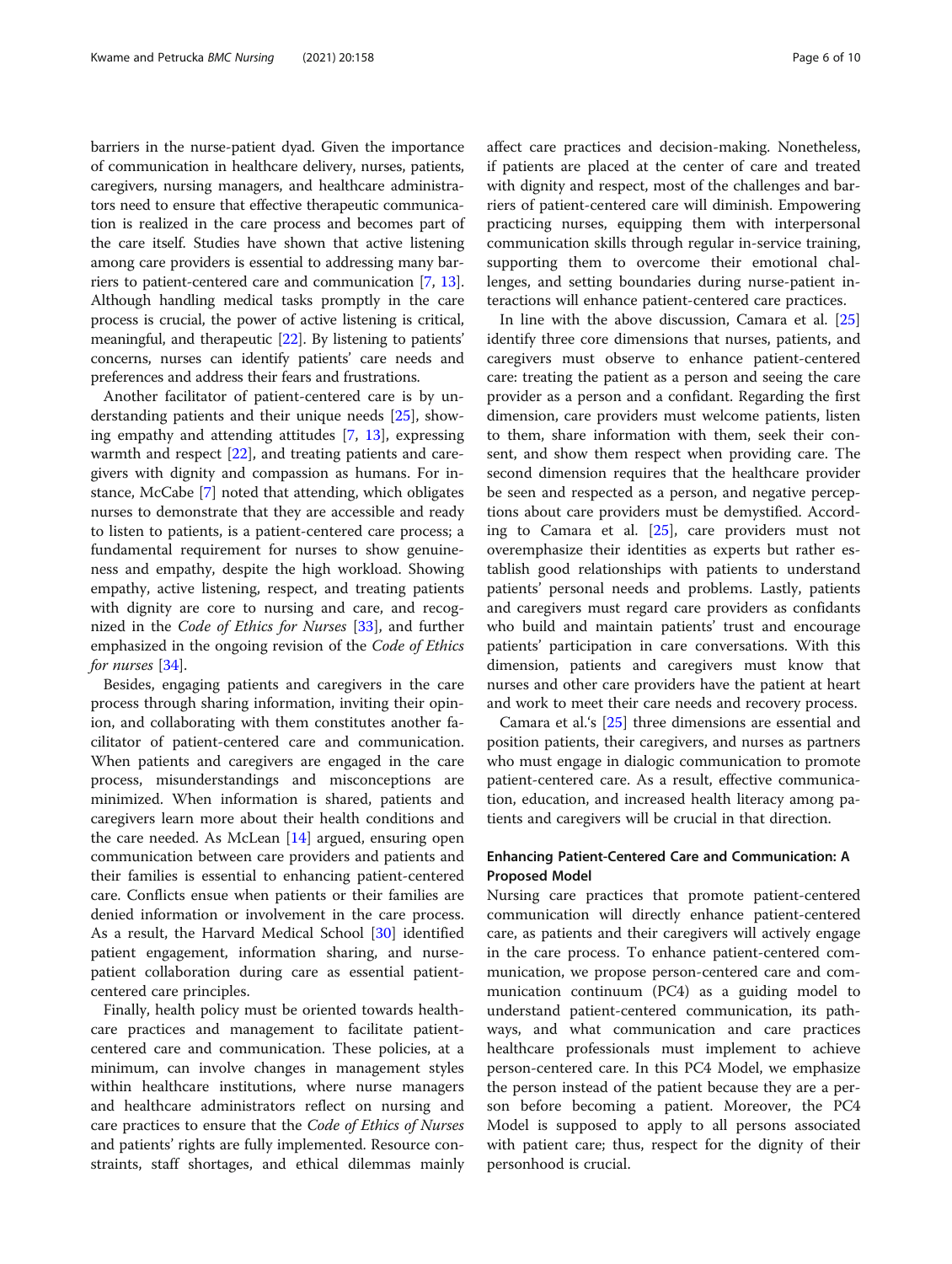Although much is written about patient-centered communication in the healthcare literature, there is a gap regarding its trajectory and what communication content enhances patient-centered communication. Also, little is known about how different clinical discourse spaces influence communication and its content during nursepatient clinical interactions. Using evidence from Johnsson et al. [\[3](#page-8-0)], Murira et al. [[23\]](#page-9-0), and Liu et al. [\[35](#page-9-0)], among other studies, we outline the components of the PC4 Model and how different discourse spaces in the clinical setting and the content of communication impact patient-centered care and communication.

The proposed PC4 Model in this paper has three unbounded components based on the purpose of and how communication is performed among care providers, patients, and their caregivers. Figure 1 illustrates the PC4 Model, its features, and trajectory.

# Task-Centered Communication

At the lowest end of the PC4 Model is task-centered communication. Here, the care provider's role is to complete medical tasks as fast as possible with little or no communication with the patient and their caregivers. Patients and caregivers are treated as bodies or objects whose disease symptoms need to be studied, identified, recorded, treated, or cured. As Johnsson et al. [\[3\]](#page-8-0) observed, communication content at this stage is mainly biomedically oriented, where nurses and other healthcare professionals focus on the precise medical information (e.g., history taking, medical examination, test results, medication, etc.) about the patient. With a taskcentered orientation, nurses make journal entries about their patients' disease state and ensure that treatment plans, diagnostic tests, and medical prescriptions are completed. Communication at this stage is often impersonal or rigid (see [\[23](#page-9-0)] for details). Care providers may address patients and their caregivers by using informal attributes (e.g., bed 12, the woman in the red shirt, card 8, etc.), thereby ignoring patients' and caregivers' personal and unique identities. Patients' and caregivers' nonverbal communication signs are mostly overlooked.

Motivations for task-centered communication can be attributed to time limitation, high workload, and staff shortage, thereby pushing nurses and other care providers to reach as many patients as possible. Moreover, the healthcare system's orientation towards and preference for biomedically-focused care seems to favour task-centered communication [[7,](#page-8-0) [14\]](#page-8-0).

Depending on the clinical discourse space under which patient-provider interactions occur, different forms of communication are employed. Clinical discourse spaces can be public (e.g., in the ward, patient bedside), private (e.g., consulting rooms, medical test labs, nurse staff station, etc.), or semi-private (e.g., along the corridor) [\[35](#page-9-0)]. In these clinical discourse spaces, nurse-patient communication can be uninformed (patients or caregivers are not informed about patients' care conditions or why specific data and routines are performed). It can be nonprivate (others can hear what the nurse and patient are talking about) or authoritative (care providers demonstrate power and control and position themselves as experts) [\[23\]](#page-9-0). Finally, in task-centered communication, healthcare providers often use medical jargon or terminologies [\[3](#page-8-0)] since the goal of communication is not to engage the patient in the process. Usually, patients or their caregivers are not allowed to ask questions, or their questions get ignored or receive superficial, incomprehensible responses.

# Process-Centered Communication

Process-centered communication is an intermediate stage on the continuum, which could slip back into the task-centered or leap forward into person-centered communication. Through process-centered communication, care providers make an effort to know patients and their caregivers as they perform care routines. Care providers ask patients or their caregivers questions to understand the care conditions but may not encourage patients or caregivers to express their thoughts about their care needs. Patients and caregivers are recognized as persons with uniques care needs but may not have the agency to influence the care process. Care providers may chit-chat with patients or their caregivers to pass the time as they record patients' medical records or provide care. Unlike task-centered communication, there is informative and less authoritative communication between nurses and patients and their caregivers. The goal of processcentered communication could be a mixture of

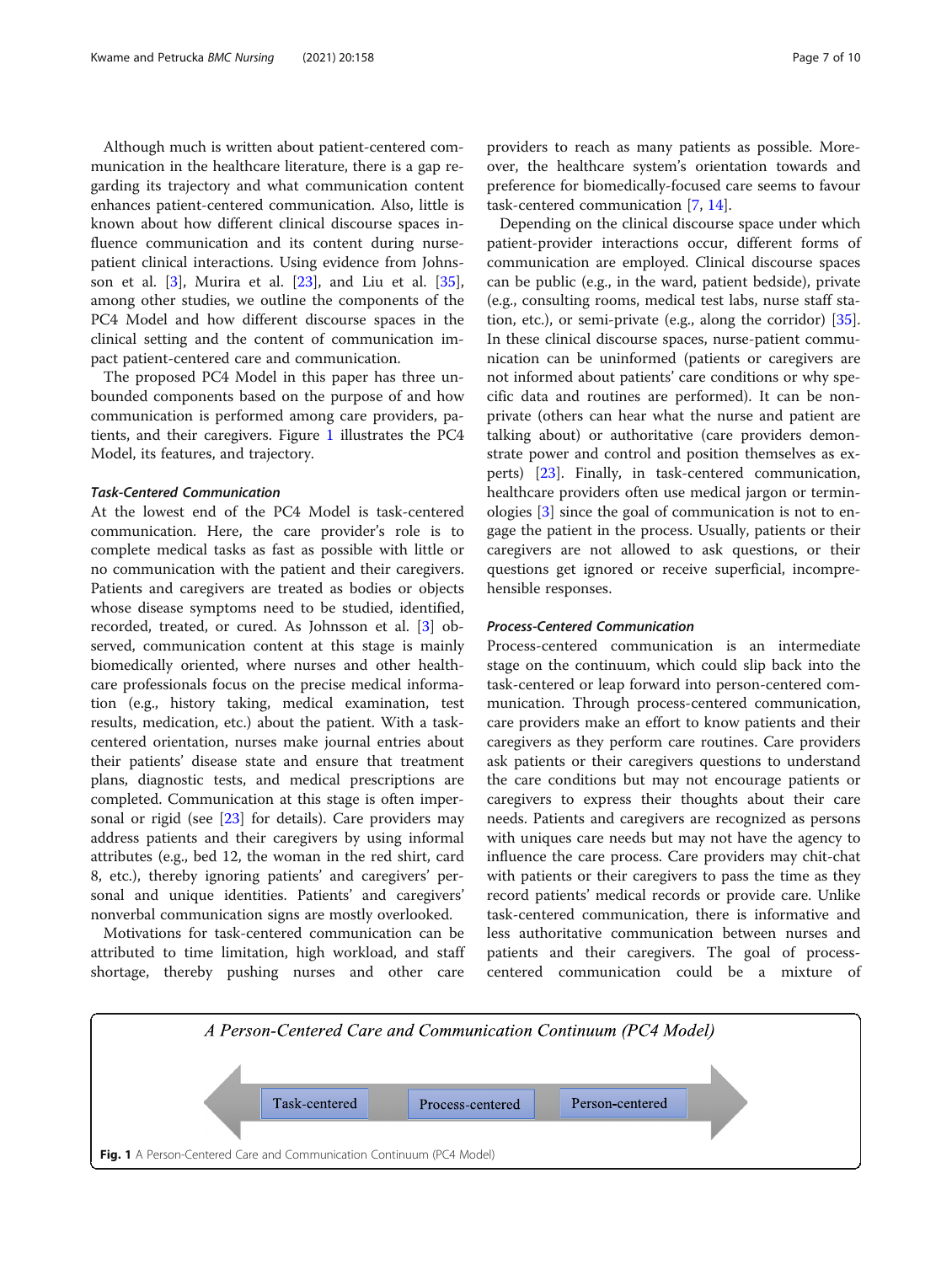instrumental and relational, with less display of power and control by nurses.

#### Person-Centered Communication

This is the highest point of the PC4 Model, where patient-centered care is actualized. At this stage of the communication continuum, patients and caregivers are treated as unique persons with specific care needs and are seen as collaborators in the care process. As McLean [[14\]](#page-8-0) observed, caregiving becomes a transactional relationship between the care provider and receiver at the person-centered stage of the continuum. The care itself becomes intersubjective, a mutual relational practice, and an ongoing negotiation for care providers and receivers [[14](#page-8-0)].

The content of communication at this stage of the continuum is both "personal" and "explanatory" [\[3](#page-8-0)]. Nurses and other healthcare providers create meaningful relationships with patients and their caregivers, understand patients' concerns, needs, and problems, use openended questions to encourage patients or caregivers to express their thoughts and feelings about the care situation. Nurses and other healthcare professionals explain care routines, patients' health conditions, and management plans in lay language to patients and caregivers through person-centered communication. Accomplishing this level includes employing alternative forms of communication to meet the needs of intensive care unit patients, deaf patients, and ventilated and intubated patients. For instance, it has been shown that "deaf people [...] frequently do not have access to clear and efficient communication in the healthcare system, which deprives them of critical health information and qualified health care" [[36\]](#page-9-0). Empathetic communication practices, including active listening, showing genuine interest in patients' care, and respect and warmth, become a significant part of nursing care [\[3](#page-8-0), [7](#page-8-0), [14](#page-8-0), [22](#page-9-0)].

Different communication strategies are employed based on the care situation and context. Chit-chatting, as a form of personal communication [\[3](#page-8-0)], use of humor as a communication strategy [\[7](#page-8-0), [8](#page-8-0)], and even maintaining silence [\[28\]](#page-9-0) are essential in enhancing personcentered care and communication. Both care providers and patients or their caregivers use relationship-building and -protecting humor (see [[28\]](#page-9-0) for details) to address difficult situations in the care process.

# Implications of the PC4 Model for Nursing Practice

Given the values of effective communication in nursepatient interactions and care outcomes, nurses and other healthcare providers must ensure that they develop therapeutic relationships with patients, their families, and caregivers to promote person-centered care and communication. Achieving that begins with knowing and reflecting on the barriers of therapeutic communication and ways to minimize them. The PC4 Model draws nurses and all healthcare providers' attention to patientcentered care pathways and how effective communication is necessary. Healthcare professionals, including nurses, must be aware of how their communication orientation–––either oriented toward completing tasks, following care processes or toward addressing patients' and their caregivers' needs––can impact patientcentered care. Healthcare providers must observe the care context, patients' unique situations, their nonverbal language and action, and whether they belong to historically marginalized groups or cultures.

Mastors [\[29](#page-9-0)] has offered healthcare providers some guidance to reflect on as they communicate and interact with patients and caregivers. Thus, (a) instead of asking patients, "What's the matter?" care providers must consider asking them, "What's important to you?" With this question, the patient is given a voice and empowered to contribute to their own care needs. Care providers should (b) check with patients in the waiting room to update patients whose waiting time has been longer than usual, based on the care context. They should also (c) try to remember their conversations with patients to build on them during subsequent interactions. This continuity can be enhanced by nurse managers reexamining how they deploy care providers to patients. The same nurse can be assigned to the same patients for the duration of the patient's stay to help patients feel valued and visible [\[29](#page-9-0)].

Knowledge of cultural competence, sensitivity, humility, and interpersonal communication skills will help achieve and implement the PC4 Model. As Cuellar [[37](#page-9-0)] argues, "[h]umility is about understanding and caring for all people [and] being empathetic." Cultural competence is a "dynamic process of acquiring the ability to provide effective, safe, and quality care to the patients through considering their different cultural aspects" [[38](#page-9-0)]. The concept of cultural competence entails "cultural openness, awareness, desire, knowledge and sensitivity" during care [[39](#page-9-0)]. It demands that care providers respect and tailor care to align with patients' and caregivers' values, needs, practices, and expectations, based on care and moral ethics and understanding [[39](#page-9-0)]. Active listening and showing compassion as therapeutic relationshipbuilding skills are essential, and continuous education and mentorship will be crucial to developing these skills among healthcare providers.

We invite qualitative and quantitative studies, especially on language use and communication strategies, to explore and evaluate the PC4 Model. Providing in-depth and experiential data on ways to increase its effectiveness as a tool to guide healthcare providers is highly desired. More knowledge can support healthcare providers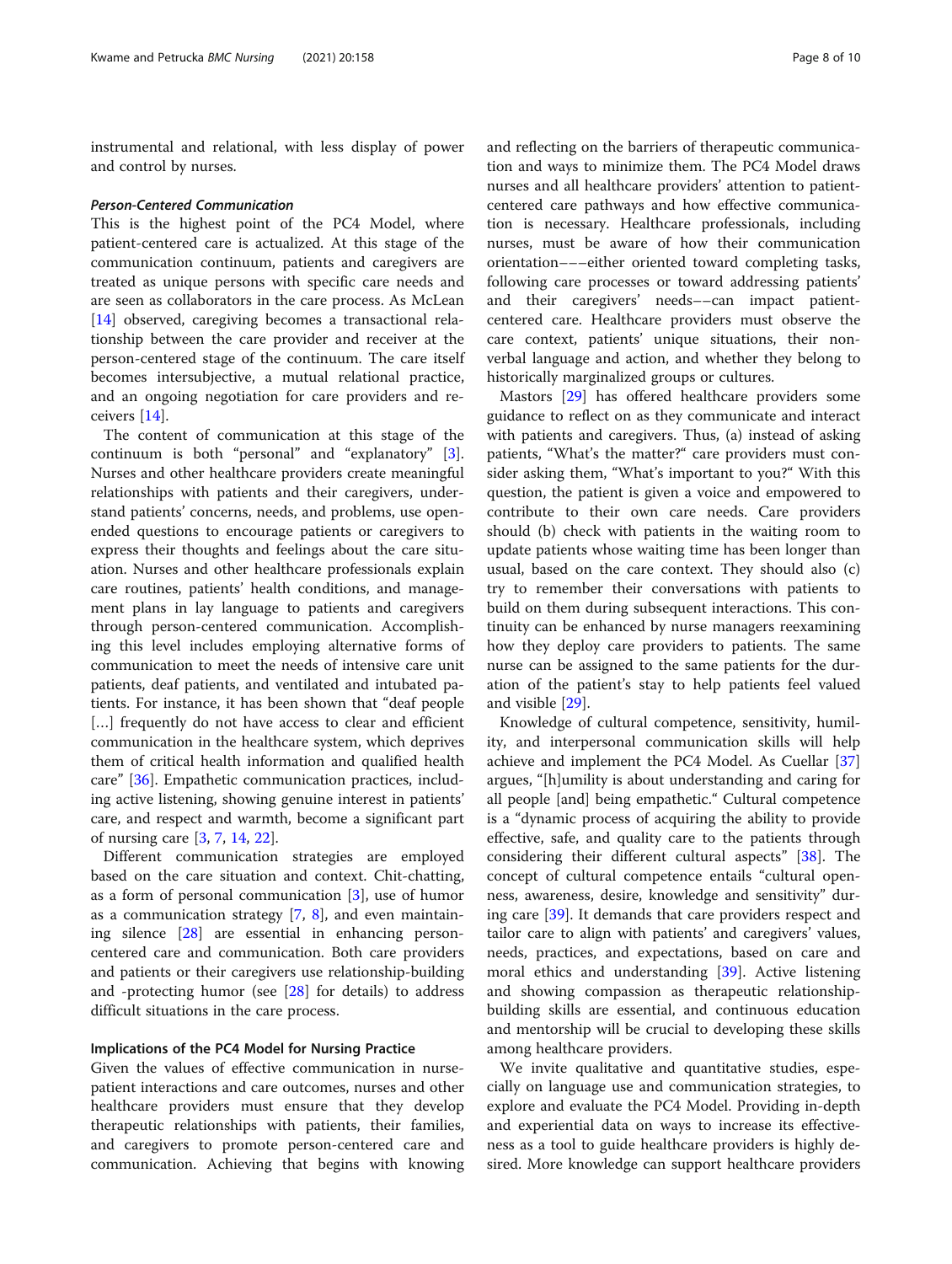<span id="page-8-0"></span>in offering evidence-based patient-centered care in different healthcare settings and units.

# **Conclusions**

Effective communication is an essential factor in nursepatient interactions and a core component of nursing care. When communication in the nurse-patient dyad is patient-centered, it becomes therapeutic. It allows for trust and mutual respect in the care process, thereby promoting care practices that address patients' and caregivers' needs, concerns, and preferences. We have identified the barriers and facilitators of patient-centered care and communication and proposed a person-centered care and communication continuum (PC4 Model) to demonstrate how patient-centered communication intersects with patient-centered care.

#### **Abbreviations**

ICU: Intensive Care Unit; IOM: Institution of Medicine; PC4: Person-Centered Care and Communication Continuum

#### Acknowledgments

We express our gratitude to the first author's doctoral committee members for their valuable comments, suggestions, and critique of an earlier version of this paper. We are also grateful to the anonymous reviewers for the insightful comments and suggestions that have helped us improve the study's quality.

# Authors' information

Abukari Kwame is a Ph.D. candidate in Interdisciplinary Studies in the College of Graduate and Postdoctoral Studies, University of Saskatchewan, interested in patients' rights in nurse-patient clinical communications and interactions in the hospital setting. He holds two Master of Philosophy degrees in Indigenous Studies and English Linguistics. Abukari's research interests include language use in social interaction, health communication, First/Second language acquisition, African traditional medical knowledge, and Indigenous and qualitative research methodologies.

Pammla M. Petrucka is a professor in Nursing and has international research experience with many of her graduate students from Africa, Asia, and the Caribbean. Pammla has published extensively in the field of nursing. Her research interests are vast, including child and maternal health, Indigenous peoples' health, global health, and vulnerable populations, with extensive experiences in qualitative research and indigenous research methodologies. Pammla is co-editor of the BMC Nursing journal and a reviewer for many other academic journals.

#### Authors' contributions

Both authors conceived the topic. PMP recommended the literature, AK searched and added more sources, and drafted the paper. PMP reviewed the paper for intellectual content. Both AK and PMP read and approved the final version.

#### Funding

The authors have not received any funding for the conduct, preparation, and publication of this paper.

# Availability of data and materials

Not applicable.

# **Declarations**

Ethics approval and consent to participate Not Applicable.

Consent for publication Not Applicable.

#### Competing interests

The authors declare that they have no competing interests.

#### Author details

<sup>1</sup>College of Graduate and Postdoctoral Studies, University of Saskatchewan Saskatoon, Canada. <sup>2</sup>College of Nursing, University of Saskatchewan, Regina Campus, Regina, Canada.

# Received: 5 May 2021 Accepted: 18 August 2021 Published online: 03 September 2021

#### References

- 1. Etheredge HR. "Hey sister! Where's my kidney?" Exploring ethics and communication in organ transplantation in Gauteng, South Africa, Ph.D. dissertation, Johannesburg. University of the Witwatersrand; 2015.
- 2. Institute of Medicine. Crossing the quality chasm: A new health system for the 21st century. National Academy Press; 2001.
- 3. Johnsson A, Wagman P, Boman A, Pennbrant S. What are they talking about? Content of the communication exchanges between nurses, patients and relatives in a department of medicine for older people: An ethnographic study. J Clin Nurs. 2018 Apr;27(7–9):e1651-9. doi:[https://doi.](https://doi.org/10.1111/jocn.14315) [org/10.1111/jocn.14315](https://doi.org/10.1111/jocn.14315).
- 4. Long KA. The Institute of Medicine report on health professions education: A bridge to quality. Policy Polit Nurs Pract. 2003 Nov;4(4):259–62. doi[:https://](https://doi.org/10.1177/1527154403258304) [doi.org/10.1177/1527154403258304.](https://doi.org/10.1177/1527154403258304)
- 5. Crawford T, Candlin S, Roger P. (2017). New perspectives on understanding cultural diversity in nurse-patient communication. Collegian, 2017 Feb 1; 24(1):63 – 9. [https://doi.org/10.1016/j.colegn.2015.09.001.](https://doi.org/10.1016/j.colegn.2015.09.001)
- 6. Madula P, Kalembo WF, Yu H, Kaminga CA. Healthcare provider-patient communication: A qualitative study of women's perceptions during childbirth. Reprod Health. 2018 Dec;15(135):1–10. [https://doi.org/10.1186/s12](https://doi.org/10.1186/s12978-018-0580-x) [978-018-0580-x](https://doi.org/10.1186/s12978-018-0580-x).
- 7. McCabe C. Nurse-patient communication: An exploration of patients' experiences. J Clin Nurs. 2004 Jan;13(1):41–9.
- 8. Schöpf AC, Martin GS, Keating MA. Humor as a communication strategy in provider-patient communication in a chronic care setting. Qual Health Res. 2017 Feb;27(3):374–90. doi:<https://doi.org/10.1177/1049732315620773>.
- 9. Joolaee S, Joolaei A, Tschudin V, Bahrani N, Nikbakht NA. Caring relationship: the core component of patients' rights practice as experienced by patients and their companions. J Med Ethics Hist Med. 2010;3(4):1–7.
- 10. Boykins AD. Core communication competences in patient-centered care. The ABNF J. 2014 Apr 1;25(2):40 – 5.
- 11. Henly SJ. Health communication research for nursing science and practice. Nurs Res [Editorial] 2016:257–8. doi:[https://doi.org/10.1097/NNR.](https://doi.org/10.1097/NNR.0000000000000171) [0000000000000171](https://doi.org/10.1097/NNR.0000000000000171).
- 12. Ruben BD. Communication theory and health communication practice: The more things change, the more they stay the same. Health Commun. 2016 Jan 2;31(1):1–11. doi[:https://doi.org/10.1080/10410236.2014.923086](https://doi.org/10.1080/10410236.2014.923086).
- 13. Bello P. Effective communication in nursing practice: A literature review. BSc Nursing Thesis. Arcada; 2017. Available at [https://core.ac.uk/download/pdf/](https://core.ac.uk/download/pdf/84798372.pdf) [84798372.pdf](https://core.ac.uk/download/pdf/84798372.pdf) Accessed 20 Jan 2021.
- 14. McLean A. The person in dementia: A study of nursing home care in the US. Toronto, University of Toronto Press; 2007.
- 15. Grant MJ, Booth A. A typology of reviews: An analysis of 14 review types and associated methodologies. Health Info Libraries J. 2009;26:91–108. Doi: <https://doi.org/10.1111/j.1471-1842.2009.00848.x>.
- 16. Amoah KMV, Anokye R, Boakye SD, Acheampong E, Budu-Ainooson A, Okyere E, Kumi-Boateng G, Yeboah C, Afriyie OJ. A qualitative assessment of perceived barriers to effective therapeutic communication among nurses and patients. BMC Nurs. 2019 Dec;18(4)1–8. [https://doi.org/10.1186/s12912-](https://doi.org/10.1186/s12912-019-0328-0) [019-0328-0](https://doi.org/10.1186/s12912-019-0328-0).
- 17. Ddumba-Nyanzia I, Kaawa-Mafigiria D, Johannessen H. Barriers to communication between HIV care providers (HCPs) and women living with HIV about childbearing: A qualitative study. Patient Educ Couns. 2016 May 1:99(5):754–9. [https://doi.org/10.1016/j.pec.2015.11.023.](https://doi.org/10.1016/j.pec.2015.11.023)
- 18. Al-Kalaldeh M, Amro N, Qtait M. Barriers to effective nurse-patient communication in the emergency department. Emerg Nurse. 2021 Mar 2; 29(2). doi[:https://doi.org/10.7748/en.2020.e1969.](https://doi.org/10.7748/en.2020.e1969)
- 19. Sethi D, Rani MK. Communication barrier in health care setting as perceived by nurses and patient. Int J Nurs Educ 2017 Oct. 2016;9(4):30. doi:[https://doi.](https://doi.org/10.5958/j.2320-8651.2.1.001) [org/10.5958/j.2320-8651.2.1.001.](https://doi.org/10.5958/j.2320-8651.2.1.001)